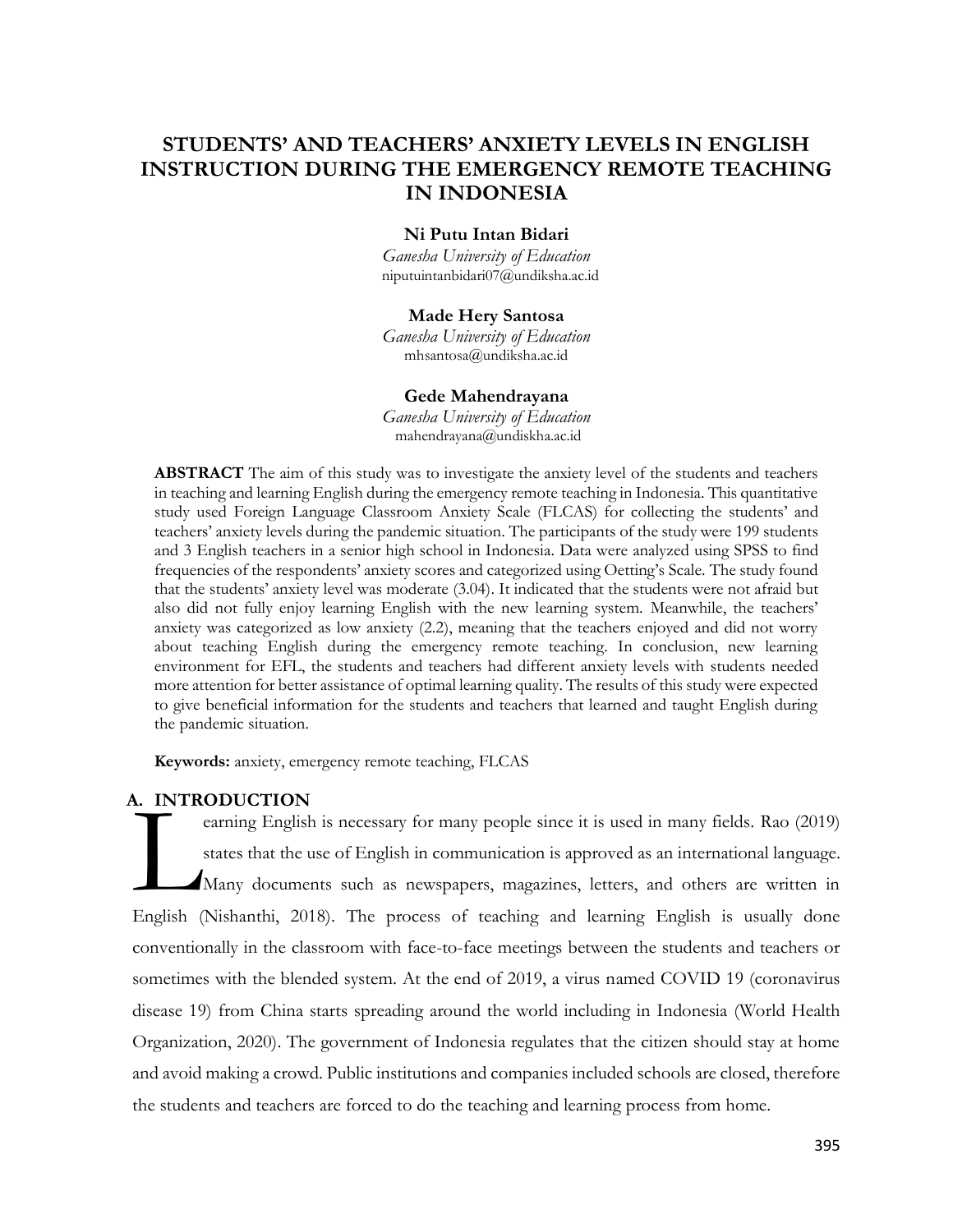The emergency situation urges schools and other educational institutions to hold a new learning system named emergency remote teaching which is different from blended learning. In blended learning, the offline (conventional classroom) are combined with the online sessions (Bersin, 2004). While in emergency remote teaching the face-to-face meeting in the conventional classroom is totally removed and the teaching and learning process is done from the distance with the help of the internet and online learning platforms such as *Zoom Meeting, Google Classroom,* and others. Ghirardini (2011) states that emergency remote teaching could be held synchronously where the students and teachers are online at the same time (real-time teaching and learning process) and asynchronously where the teachers give a certain task or material with a specific due date for the students.

Anxiety in English language learning rises in any kind of situation, including in emergency remote teaching. Ozer and Akçayoğlu (2021) mention that statistically, students' achievement is affected by their anxiety level. Therefore, the factors of the anxiety should be known. Afraid of being disconnected during the virtual class and the teachers do not realize their nonverbal responses make the students anxious (Kaisar and Chowdhury, 2020). The isolated feeling because of having less direct interactions with others also triggers the students' anxiety (Octaberlina and Muslimin, 2020). Getting interruptions from the environment during the virtual class makes the students insecure (Pasaribu and Dewi, 2021).

Emergency remote teaching does not only make the students anxious. Some students enjoy the new learning system. Pasaribu and Dewi (2021) state that being able to manage their learning makes the students feel safe. The students have more time to explore and learn many things from the internet. Meeting fewer people directly makes the students happy because they do not have to show their physical appearance (Kaisar and Chowdhury, 2020). Having good supporting technologies makes the students relaxed and do not anxious about having virtual classes (Pasaribu and Dewi, 2021).

#### **B. REVIEW OF LITERATURE**

Learning a foreign language in the conventional classroom situation is different from emergency remote teaching. During the pandemic of COVID 19, teachers and students have to attend the English instruction without meeting each other directly; hence it could increase the anxiety among the students and teachers. In general, anxiety can be defined as a feeling of threatened, worry, or afraid of a certain thing or situation that is felt by an individual (Mayer, 2008).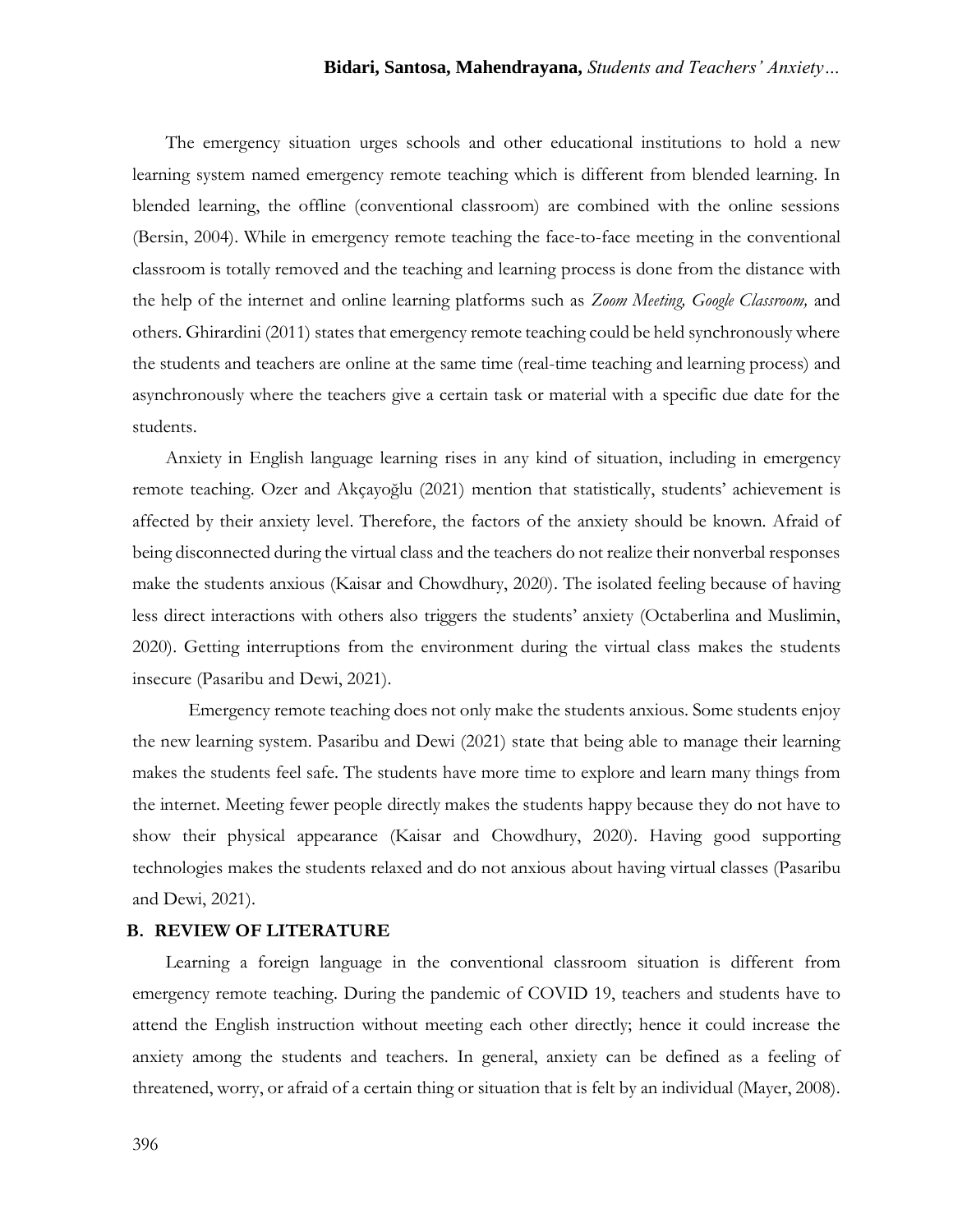While language learning anxiety is an anxiety that is felt specifically during learning a certain language (Horwitz, Horwitz, and Cope, 1986). Anxiety plays a big role in English learning since anxious students will not be able to learn if they are feeling threatened. According to Guncic (2017), anxious people always try to avoid the situations that trigger their anxiety. The students with English language anxiety will avoid making the homework from the teachers, they will be afraid of getting an English test and quiz. Anxious students might forget things that they have learned in a situation that triggers their anxiety (Horwitz et al., 1986).

According to Horwitz et al. (1986), performance evaluation is the focus of the foreign language anxiety. Therefore, there are three main components of foreign language anxiety, namely communication apprehension, test anxiety, and fear of negative evaluation. Communication apprehension is a difficulty that is felt by the students in communicating because of their unfamiliarity with the language. Test anxiety is anxiety that happens in a certain test and it will happen when the students believe that they will fail (Toyama & Yamazaki, 2018). Fear of negative evaluation is a feeling that appears when the students believe that other people will judge them negatively when they use a foreign language (Horwitz et al., 1986).

Foreign language anxiety level can be measured by using a questionnaire named Foreign Language Classroom Anxiety Scale (FLCAS) from Horwitz et al. (1986) based on the three components namely communication apprehension, test anxiety, and fear of negative evaluation. There are 33 items in the FLCAS questionnaire. The FLCAS questionnaire has a 0.93 point of reliability that is measured by Cronbach's alpha. The items of the FLCAS show significant corrected items. Sham and Azmi (2018) state that the reliability point of the FLCAS Malay version was 0.90. It indicates that the FLCAS questionnaire is a reliable instrument for measuring foreign language anxiety.

Emergency remote teaching is a new learning system that is held as a temporal solution during the COVID-19. It is different from blended learning that is usually done by the schools. Swanson and Swanson (2019) state that in blended learning, there are face-to-face meetings in a conventional classroom with some online sessions. While emergency remote teaching is held totally with online sessions where the students and teachers do the teaching and learning process from the distance. They do not meet in the conventional classroom at school. The students and teachers meet in a virtual class with the help of internet access and online platforms (Ally, 2004). Since it is done from the distance, the teachers do not give a direct explanation and feedback as much as in the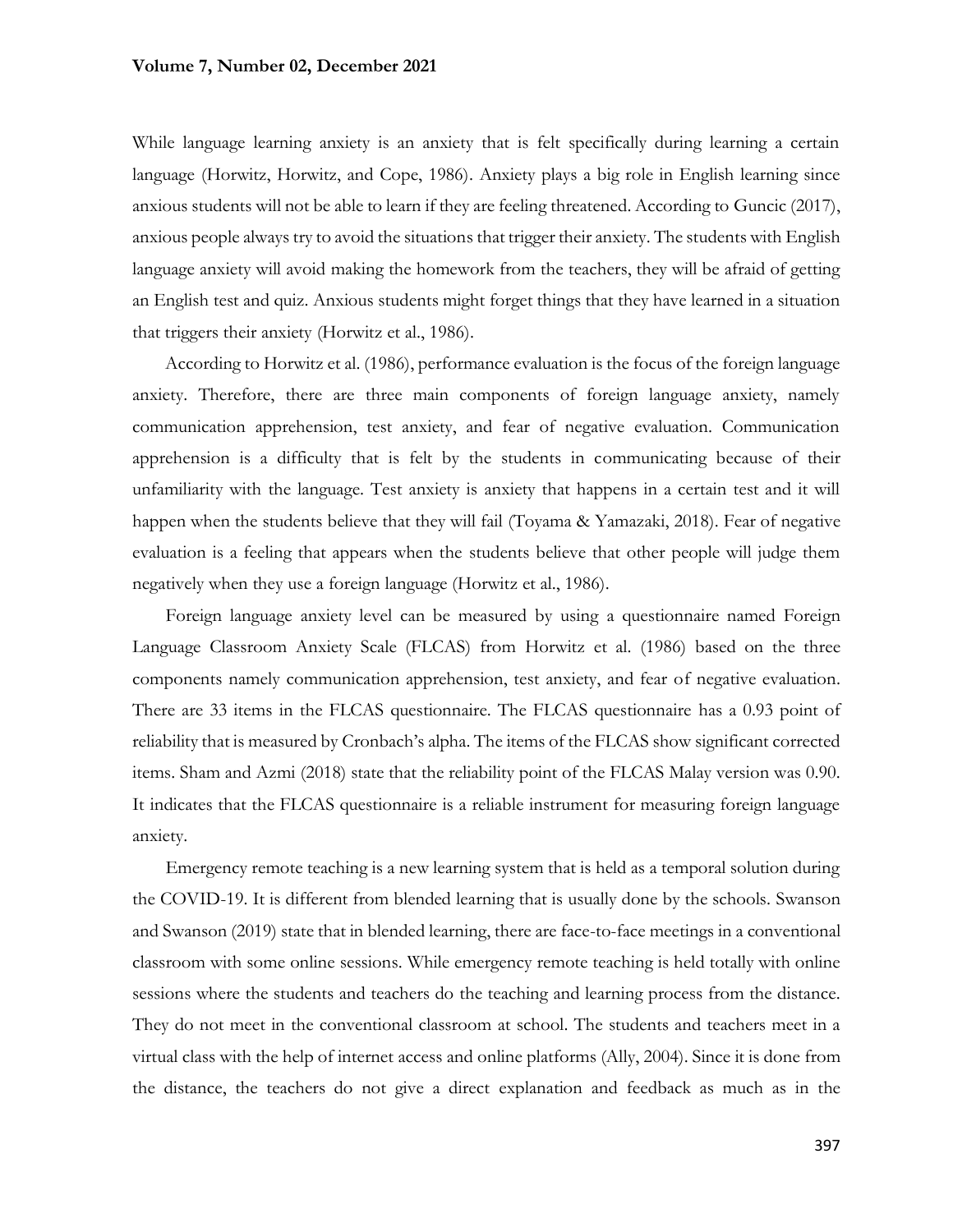conventional classroom. Hence, the students are expected to be more independent in constructing their understanding (Swanson and Swanson, 2019).

There are two types of emergency remote teaching and learning based on its time, namely synchronous and asynchronous learning (Ally, 2004; Ghirardini, 2011). Synchronous learning which is also known as a real-time teaching and learning is a teaching and learning process where the students and teachers should be online in a certain platform that will be used at the same time. It can be done using chat, video and audio conferences, and other platforms that help the students and teachers to interact in the real-time (Ally, 2004). *Zoom Meeting, Google Meeting,* and *Google Classroom* discussion are the example of the applications that can be used in the real-time meetings. In synchronous learning, the teachers can observe the students' ability and participation directly. The students get direct explanations from the teachers and they can discuss things that they do not understand. Synchronous learning provides direct interactions and communication among the teacher and the students. Meanwhile, asynchronous learning is a teaching and learning process where the students and teachers do not need to online at the same time (Ghirardini, 2011). The teacher gives a certain task that should be finished by the student before the due date. It can be done using e-mail, discussion forums, and other platforms. *Google Classroom, Schoology, WhatsApp* are the example of the application that can be used to facilitate the students' tasks submission. In asynchronous learning, there is no direct interaction among the students and the teacher. The teacher has more time for assessing the students' work and the students will get deeper feedback about their tasks from the teacher.

Some previous studies have researched the students and teachers' anxiety levels in the conventional classroom. A research from Neman and Ganap (2018) explored the students' anxiety level and the comparison with the students' grades and genders. There were 156 students that consisted of 49  $10<sup>th</sup>$  grade, 48  $11<sup>th</sup>$  grade, and 59  $12<sup>th</sup>$  grade students, and 69 males and 97 female students of senior high school. FLCAS was used as the research instrument. The researchers found that the students had moderate anxiety levels with a score of 3.12 (communication apprehension scored 3.17, test anxiety scored 3.07, and fear of negative evaluation scored 3.50). There was no significant difference found based on the students' grades, but female students experienced higher anxiety levels than the males (Neman and Ganap, 2018).

A research from Gerencheal and Mishra (2019) investigated students' anxiety levels and the comparison based on the gender in Ethiopia. 103 students that consisted of 60 male and 43 female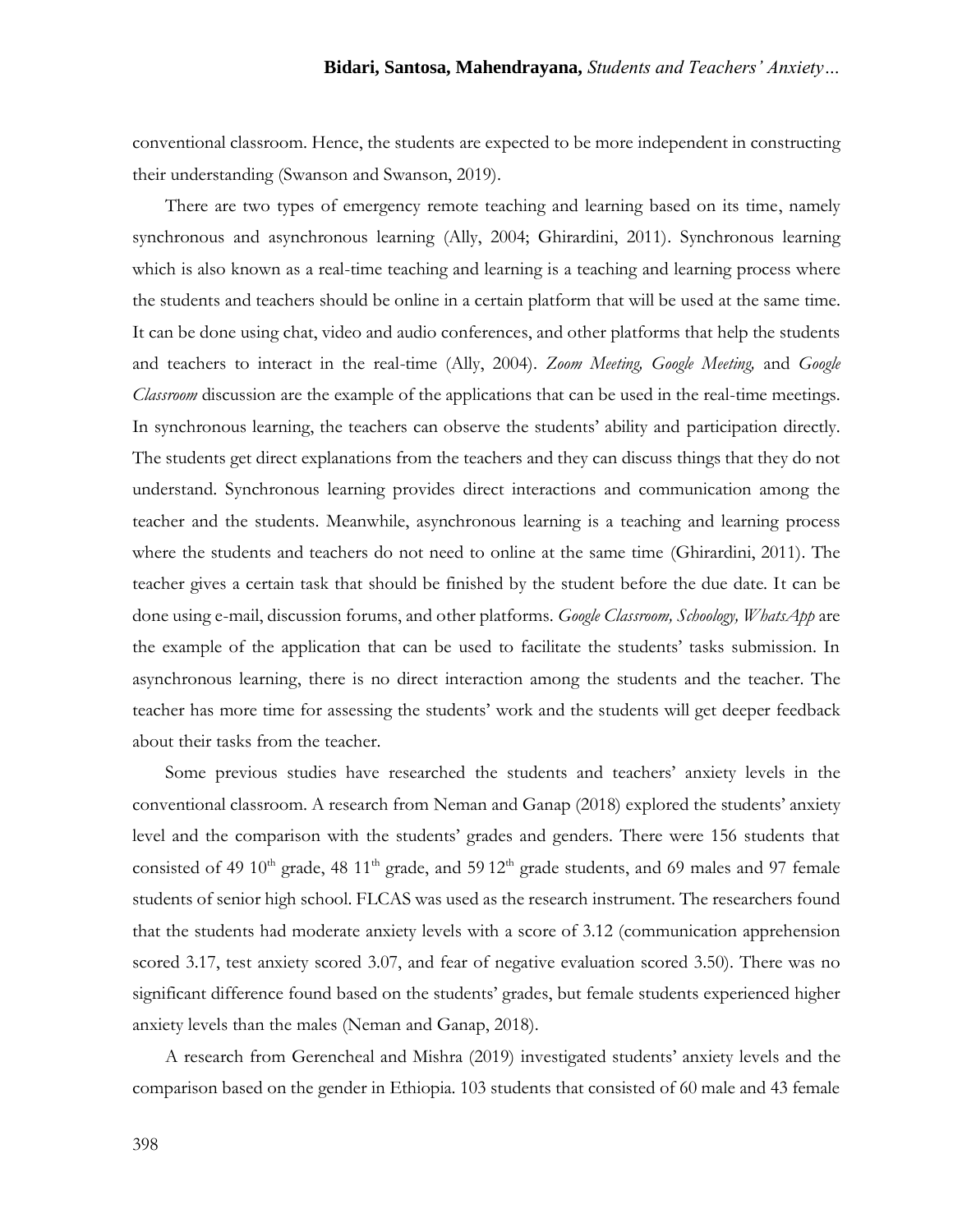students were involved in this study. The instrument that was in this study was the FLCAS questionnaire. It discovered the students' anxiety was in the moderate level which was scored 3.47 (3.77 for the communication apprehension, 3.47 for the test anxiety, and 3.25 for the fear of negative evaluation). Male students had less anxiety than females (Gerencheal and Mishra, 2019)

Kobul and Saraçoğlu (2020) explored pre-service and in-service teachers' anxiety levels in Turkey. It involved 60 pre-service teachers and 30 in service in Trabzon and Yalova. Foreign Language Teaching Anxiety Scale (FLTAS) was the main instrument for collecting the data of the study. The study found that the teachers' anxiety levels were at a low level with a mean score of 2.42. In service teachers had less anxiety level than the pre-service teachers, but statistically, there was a significant difference between them. It also found that the more experienced the teachers had, the less teaching anxiety that they experienced.

A research from Alnahidh and Altalhab (2020) researched about the female students' anxiety level and its sources in King Saud University. Questionnaire and interview guide were used as the research instruments. They found that the female students had a moderate level of speaking anxiety with a score of 3.32. The main factor of students speaking anxiety was feeling afraid of making incorrect pronunciation. Hence, giving oral presentations triggered students' speaking anxiety (Alnahidh and Altalhab, 2020).

Aydın and Uştuk (2020) studied teachers' anxiety level and its correlation with the gender, age, schools levels and types, teaching experience, native and nonnative speaker, graduation degree, and nationalities. There participants were 156 EFL teachers from different countries that consisted of 107 female and 49 male teachers from the age 22 to 58 years old. Foreign Language Teaching Anxiety Scale (FLTAS) was the instrument for collecting the data. The study found that the EFL teachers experienced low level anxiety. Male teachers felt more anxious than the females. In terms of age, the elder teachers felt more relaxed than the younger (Aydın and Uştuk, 2020). Teachers in high schools felt more anxious. Teachers that worked at private schools were more relaxed than the ones who worked at public schools. It also found that the teachers with a lack of experience felt more worried about making mistakes. Native teachers felt more relaxed than non-native teachers.

A new learning environment and situation could make students and teachers anxious. Therefore this study aims to investigate the anxiety level of the students and teachers in learning and teaching English during the emergency remote teaching in general and also based on the three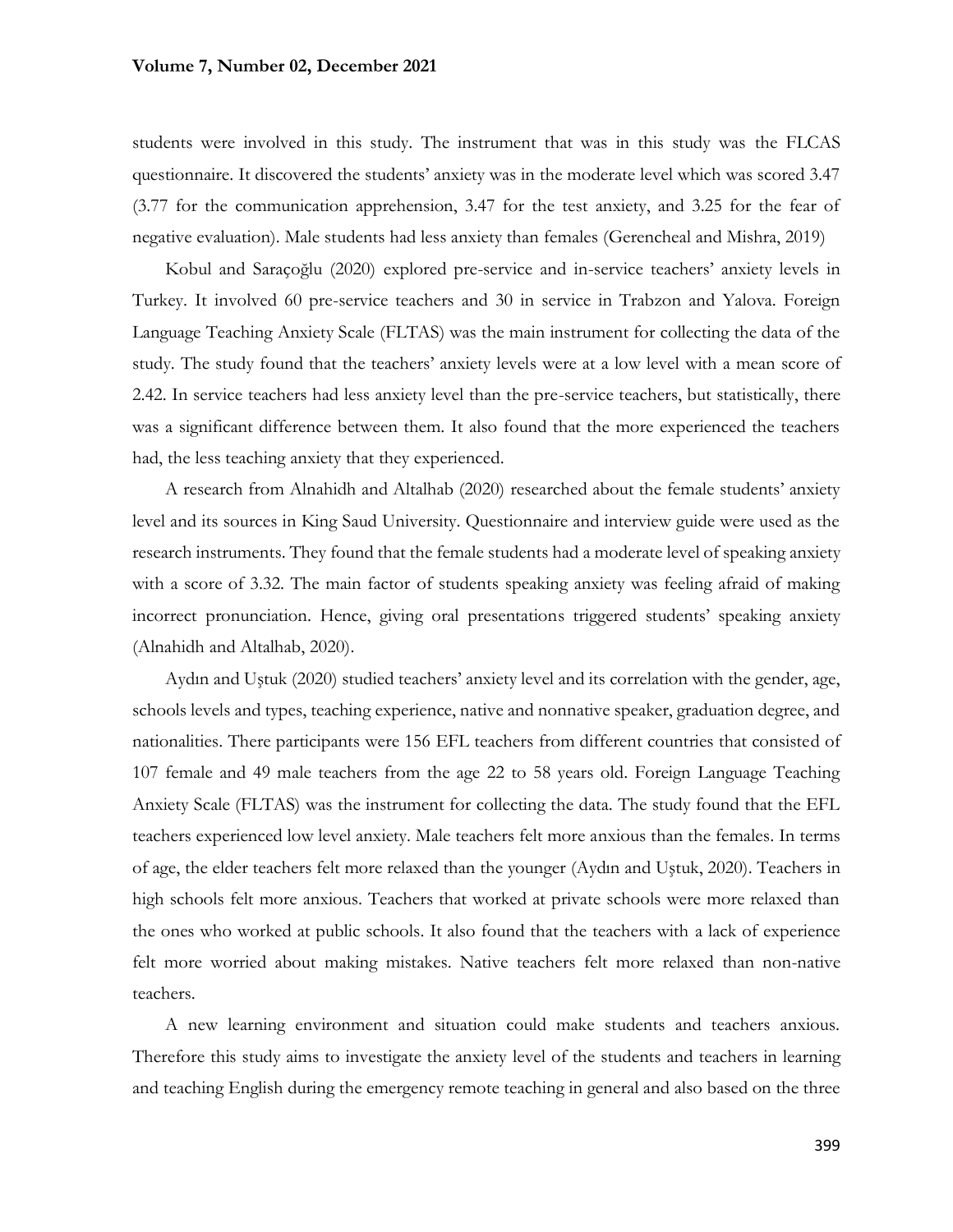components, namely communication apprehension, test anxiety, and fear of negative evaluation. According to Ozer and Akçayoğlu (2021), students' anxiety level statistically affect their achievement. This study will enable significant implications on English education in EFL environments, such as Indonesia, to create an effective learning during the emergency remote teaching.

## **C. METHOD**

This study was a quantitative study that aimed to analyze the level of students and teachers' anxiety in English learning during the pandemic situation. In quantitative data collection, an instrument was used for gathering the data. Mathematical procedures named statistics were used for analyzing the quantitative data (Creswell, 2012).

#### **Participants**

The participants of the study were 199  $10<sup>th</sup>$  grade students in the education year of  $2021/2022$ and 3 English teachers of a senior high school in Indonesia.

#### **Instrument**

Questionnaires were used for gathering the data in this research. FLCAS from Horwitz et al. (1986) was adapted to fit the emergency remote teaching context. The questionnaires consist of 30 items for the students and 13 items for the English teachers. Each questionnaire has 5 scales from strongly disagree, disagree, neither agree nor disagree, agree, and strongly disagree. The students' questionnaire has 4 positive items and 26 negative items. Meanwhile, the questionnaire for the teachers consists of 4 positive items and 9 negative items. The score of the items can be seen in Table 1.

| <b>Statement</b> | Scoring                     |                 |                                         |       |                          |
|------------------|-----------------------------|-----------------|-----------------------------------------|-------|--------------------------|
|                  | Strongly<br><b>Disagree</b> | <b>Disagree</b> | Neither<br>Agree nor<br><b>Disagree</b> | Agree | <b>Strongly</b><br>Agree |
| <b>Positive</b>  |                             |                 |                                         |       |                          |
| Negative         |                             |                 |                                         |       |                          |

| Table 1. The score of the items |  |  |  |
|---------------------------------|--|--|--|

The questionnaires were validated by doing content validity, empirical validity, and reliability check. Content validity was done by doing expert judgment where the students' instrument had 0.84 score and the teachers' instrument was scored 0.93. Both of the instruments were categorized as a very high validity instrument. Empirical validity was done by trying out the instruments. The result showed that the students and teachers' instruments were valid. The last was reliability check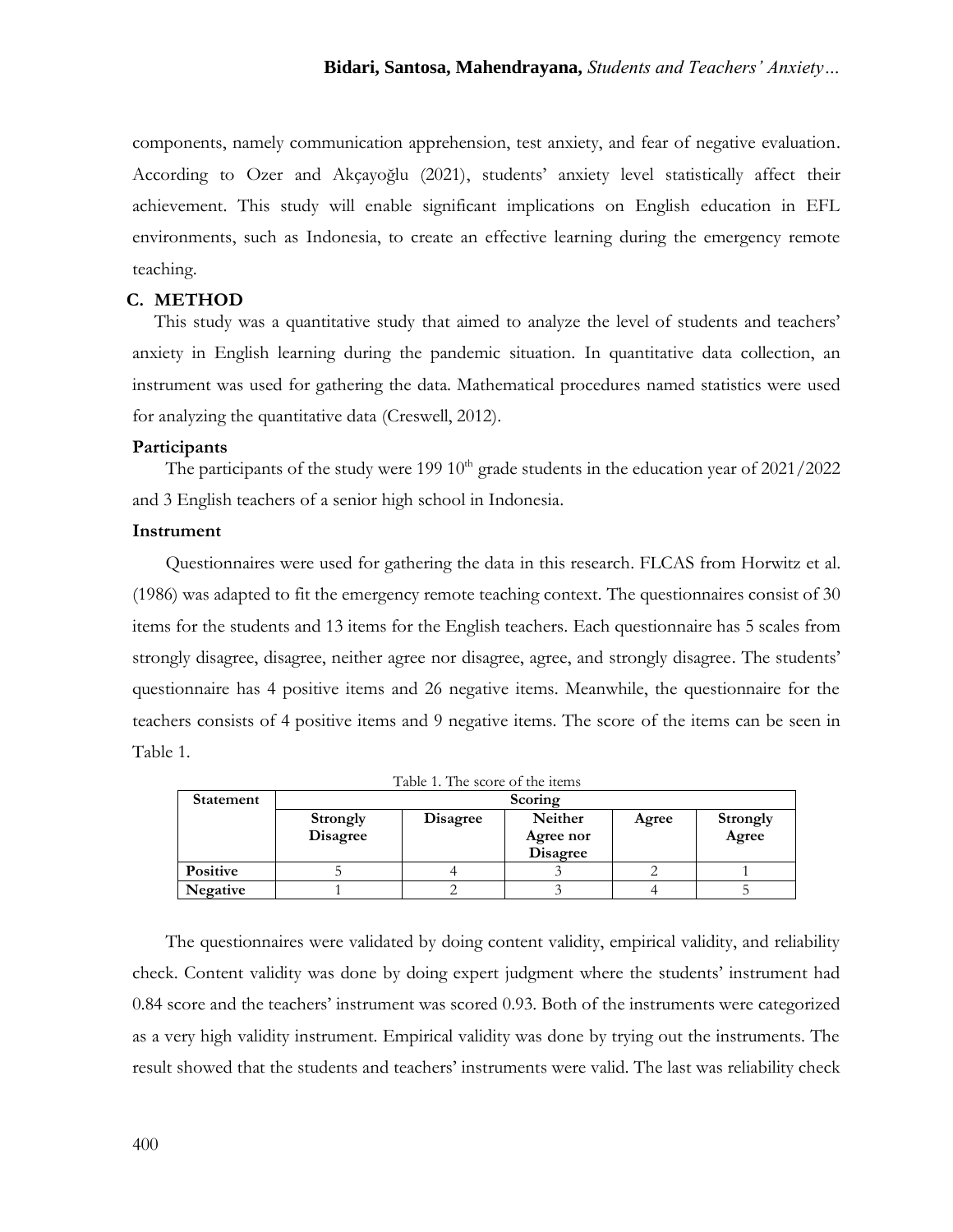that was done by using Cronbach's Alpha formula as quoted from Sugiyono (2007) that can be seen below:

$$
r_i = \frac{k}{(k-1)} \left\{ 1 - \frac{\Sigma S_{i^2}}{S_{t^2}} \right\}
$$

Where:

 $r_i$  = reliability of instrument

 $k =$  mean squared among subject

 $\sum S_i^2$  $=$  mean squared error

 $S_t^2$  $=$  total variation

The category of the instrument reliability was:

$$
0.00 - 0.199 = \text{very low}
$$
  
\n
$$
0.20 - 0.399 = \text{low}
$$
  
\n
$$
0.40 - 0.599 = \text{average}
$$
  
\n
$$
0.60 - 0.799 = \text{high}
$$
  
\n
$$
0.80 - 1.000 = \text{very high}
$$

The reliability of the students' questionnaire had 0.896 score and the teachers' scored 0.983. Those meant that the instruments had very high reliability and were highly recommended to be used for gathering the data.

## **Procedures**

The questionnaires for the students and the teachers were made in *Google Form* and then spread through *WhatsApp* (online chatting application) to avoid making a crowd during the pandemic situation. The students and teachers were asked to respond to the questionnaire through the link based on their experiences and feelings.

#### **Data analysis**

The data from the questionnaire were analyzed by using Statistical Package for the Social Sciences (SPSS) 21<sup>st</sup> version to find the frequencies of the students and teachers' anxiety scores and its level. Students and teachers' anxiety scores in general were categorized based on the Oetting's Scale that was adapted from Audia, Ris, and Afrianto (2019) which can be seen in Table 2.

|  |  |  | Table 2. Students and teachers' anxiety levels in general based on the Oetting's Scale (adapted from Audia et al., 2019) |
|--|--|--|--------------------------------------------------------------------------------------------------------------------------|
|--|--|--|--------------------------------------------------------------------------------------------------------------------------|

|                | Students' total score | Teachers' total score |
|----------------|-----------------------|-----------------------|
| Very relaxed   | $30 - 59$             | 13-25                 |
| Relaxed        | 60-79                 | $26 - 33$             |
| Mildly anxious | 80-97                 | $34-42$               |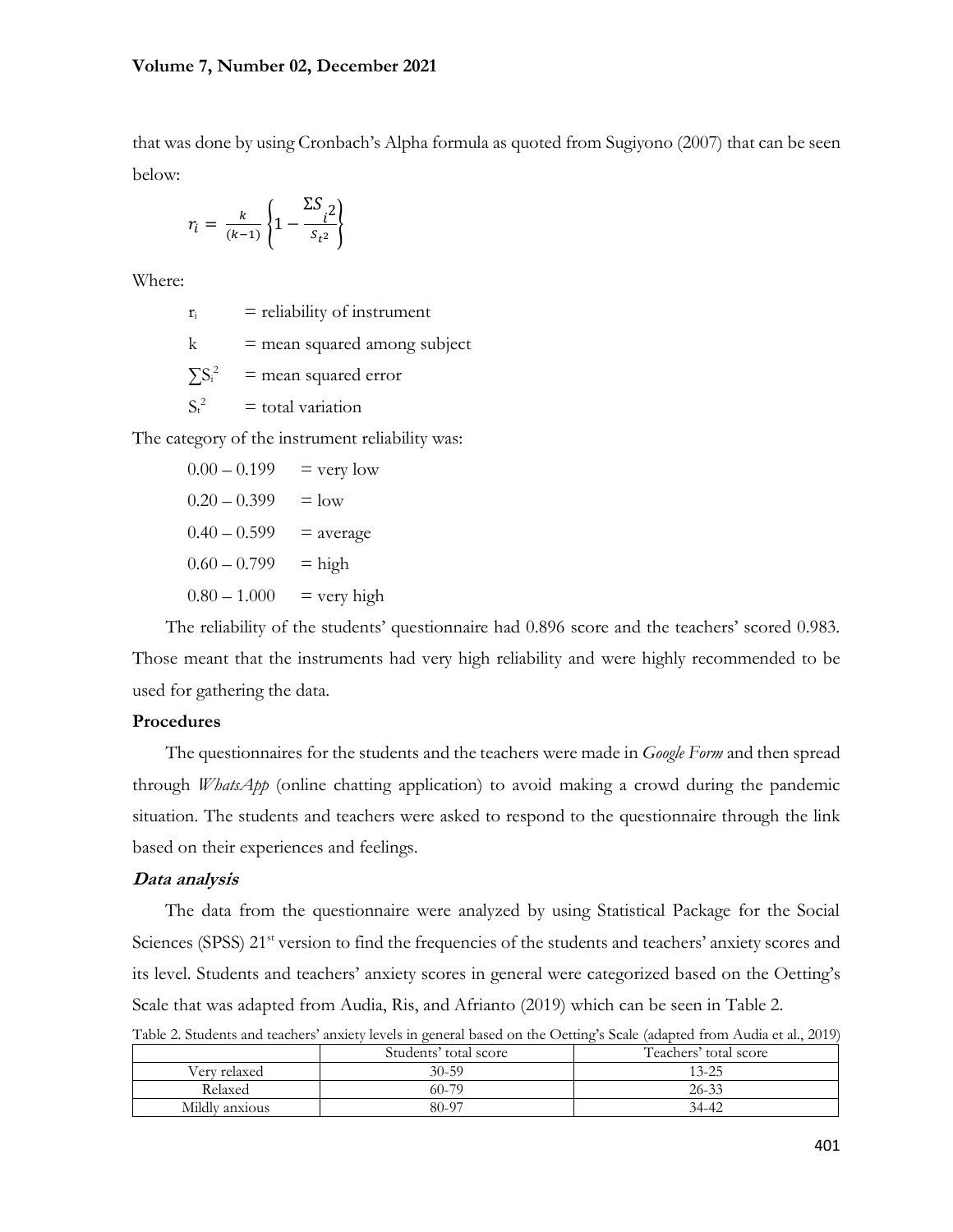| _______                                     | 98-<br>.                                                       | $\sim$<br>$\cdots$<br>.                                                |
|---------------------------------------------|----------------------------------------------------------------|------------------------------------------------------------------------|
| $\sim$ $\sim$<br>0.488<br>2317C<br>JU.<br>◡ | <b>Contract Contract</b><br>∽<br>-190<br>$-$<br>$\overline{1}$ | <b>Contract Contract Contract</b><br>- -<br>$\epsilon$<br>$\mathsf{v}$ |

## **D. FINDINGS & DISCUSSION Findings**

## **Students' anxiety level**

In general, the result of the questionnaire showed that the mean score of the students' was in the moderate level which scored 3.04 (a result of students' mean score divided by the number of items). A scale from Oetting (1983) that adapted from Audia et al. (2019) was used to get the frequencies of the students' anxiety levels. The frequencies and percentage of the students' anxiety levels in general can be seen in Table 3.

| Range     | Level          | <b>Frequencies</b> | Percentage |
|-----------|----------------|--------------------|------------|
| $30 - 59$ | Verv relaxed   |                    | $1\%$      |
| $60 - 79$ | Relaxed        | 35                 | 18%        |
| 80-97     | Mildly anxious |                    | 48%        |
| 98-111    | Anxious        | 54                 | 27%        |
| 112-150   | Verv anxious   |                    | $6\%$      |

Table 3. Frequencies and percentage of students' anxiety in general

Table 1 showed that the students were mostly felt mildly anxious with a percentage of 48%. There were 27% or 54 anxious students and 35 students with a percentage of 18% that felt relaxed. There were 12 students or 6% who felt very anxious, and only 1% or 3 of the students felt very relaxed in learning English during the emergency remote teaching.

Furthermore, students' anxiety levels based on the three components were also at the moderate level. Students' anxiety in communication apprehension was 3.06 and in the component of test anxiety and fear of negative evaluation were 3.008. Regarding the frequencies and percentage of students' anxiety levels in the three components, a scale adapted from Oetting's scale was also used. The results can be seen in Table 4.

| T ADIC +. OUGGIILS AHAIGLY SCAIG TOT GACH COMPOSICITE |                                   |                     |                                    |  |  |
|-------------------------------------------------------|-----------------------------------|---------------------|------------------------------------|--|--|
| Level                                                 | <b>Communication Apprehension</b> | <b>Test Anxiety</b> | <b>Fear of Negative Evaluation</b> |  |  |
| Verv relaxed                                          | $20 - 39$                         | 5-9                 | 5-9                                |  |  |
| Relaxed                                               | $40 - 52$                         | $10-13$             | $10-13$                            |  |  |
| Mildly anxious                                        | $53-64$                           | 14-16               | $14 - 16$                          |  |  |
| Anxious                                               | 65-74                             | $17-18$             | $17-18$                            |  |  |
| Verv anxious                                          | $75-100$                          | $19 - 25$           | $19 - 25$                          |  |  |

Table 4. Students' anxiety scale for each component

The frequencies and the percentage of the students' anxiety based on the three components can be seen in Figure 1.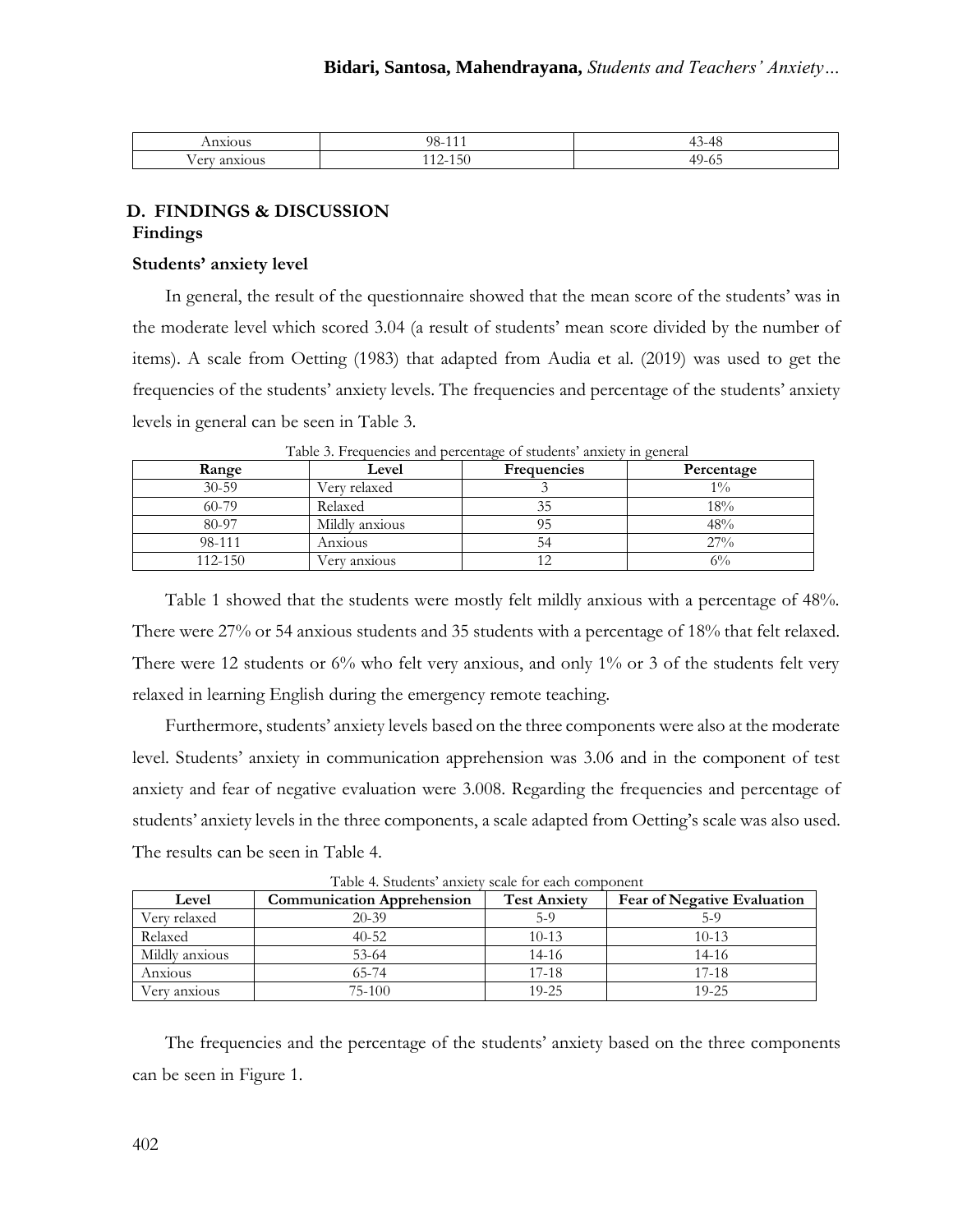

Figure 1. Frequencies of students' anxiety based on three components

Figure 1 showed that in the component of communication apprehension only 1% of the students felt very relaxed, then 15% or 30 of them felt relaxed. There were 59 anxious students with a percentage of 30%, meanwhile, 7% of them felt very anxious. The largest percentage in this component was 47% for the students that felt mildly anxious.

Furthermore, in the test anxiety component, the largest percentage was also the students that felt mildly anxious with a percentage of 40%. Then 24% or 48 of the students felt anxious, 46 students felt relaxed with a percentage of 23%. Meanwhile, 8% of them felt very anxious in test anxiety and only 10 students felt very relaxed with a percentage of 5%.

Regarding the fear of negative evaluation component, 6 students felt very relaxed students with a percentage of 3%. There were 20% of the students that felt relaxed. Then, 102 students who felt mildly anxious had the largest percentage with 51%, meanwhile, there were 17% students felt anxious, and 9% students who felt very anxious.

In conclusion, most of the students experienced mildly anxious in every component. Fear of negative evaluation in mildly anxious level had the largest percentage among the three components. It indicated that the students were not really afraid but also did not fully enjoy being judged negatively in learning English during the emergency remote teaching.

#### **Teachers' anxiety level**

The result of the questionnaire for the teachers showed that the teachers' anxiety level was 2.2 (a result of teachers' mean score divided by the number of items) and categorized as low anxiety. The same Oetting's scale was used for looking at the frequencies and percentage of teachers' anxiety in general.

| I able 5. Prequencies and beformage of teachers anxiety in general |               |             |            |  |  |  |
|--------------------------------------------------------------------|---------------|-------------|------------|--|--|--|
| <b>Aange</b>                                                       | <b>Level</b>  | Frequencies | Percentage |  |  |  |
| $\sim$ $\sim$ $\sim$<br>) – 4.                                     | v erv relaxed |             | 33%        |  |  |  |

Table 5. Frequencies and percentage of teachers' anxiety in general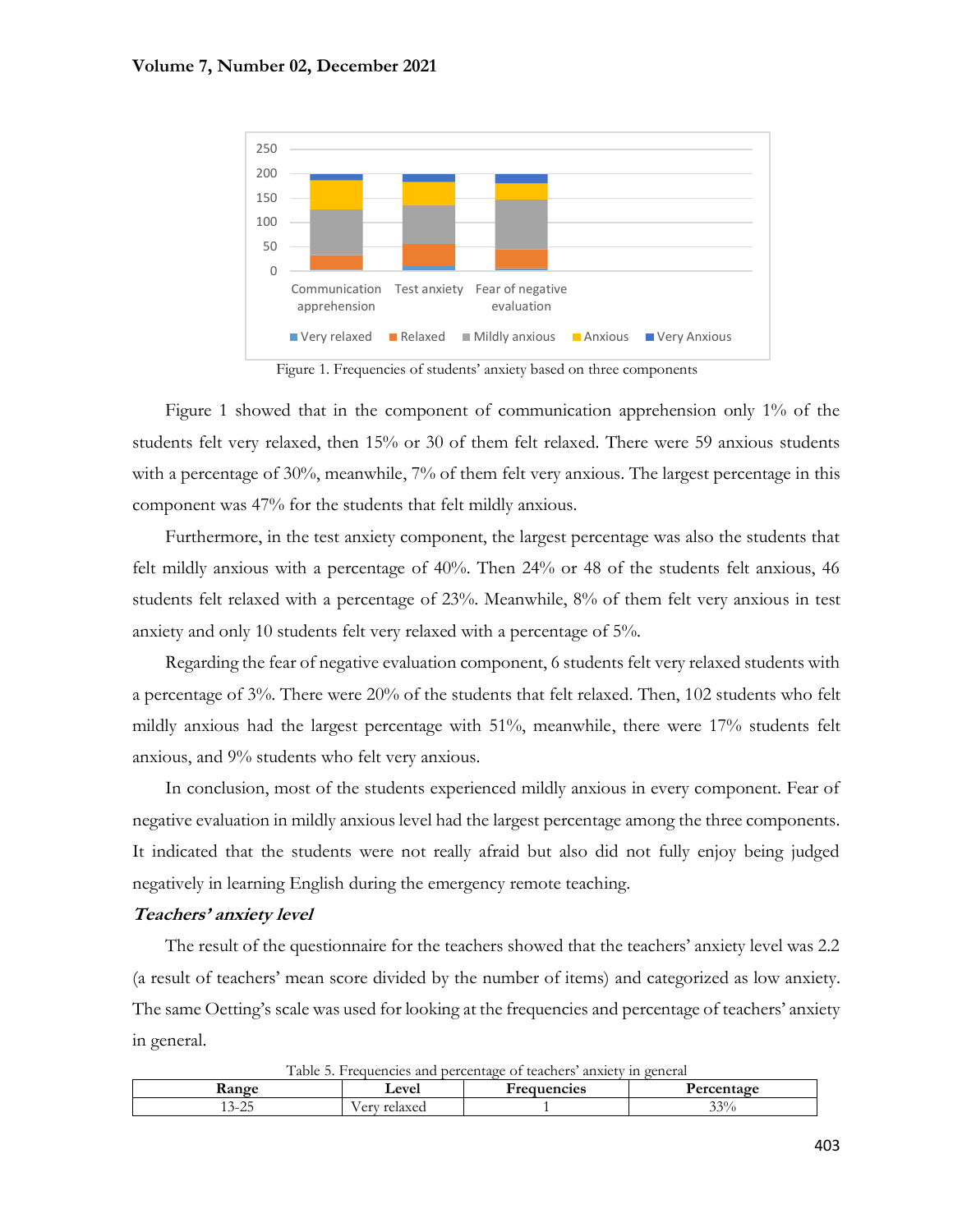| $26 - 33$ | Relaxed        | 67%   |
|-----------|----------------|-------|
| 34-42     | Mildly anxious | $0\%$ |
| 43-48     | Anxious        | $0\%$ |
| 49-65     | Very anxious   | $0\%$ |

Table 3 showed that 1 teacher felt very relaxed and 2 of them felt relaxed with a percentage of 67%. Then, 0% of them felt mildly anxious, anxious, and very anxious. Furthermore, teachers' anxiety based on the same three components with the students was also at a low level. In the component of communication apprehension, the teachers had a 2.26 score, in the component of test anxiety the teachers' score was 1.66, and in the fear of negative evaluation component the teachers had a 2.16 score. Related the frequencies and percentage of teachers' anxiety levels in each component can be seen in Figure 2.



Figure 2. Frequencies of teachers' anxiety based on three components

Figure 2 showed that in the communication apprehension component 100% of the teachers felt relaxed. None of them felt very relaxed, mildly anxious, anxious, and very anxious. Meanwhile, in the component of test anxiety and fear of negative evaluation, 1 teacher felt very relaxed with the percentage of 33% and 2 teachers felt relaxed with the percentage of 67%. There were 0% of teachers that felt, mildly anxious, anxious, and very anxious.

In conclusion, the component of communication apprehension had the largest part since all of the teachers felt relaxed. Meanwhile, in test anxiety and fear of negative evaluation components, most of the teachers felt relaxed. None of the teachers felt mildly anxious, anxious, and very anxious in all components. It showed that the English teachers were not afraid of teaching the students during the pandemic situation with the new learning system.

#### **Discussion**

Generally, the result of the questionnaires showed that the students' anxiety was 3.04. It was categorized as a moderate level of anxiety. Meanwhile, the English teachers experienced low anxiety levels with a score of 2.2. Furthermore, based on the frequencies table, most of the students felt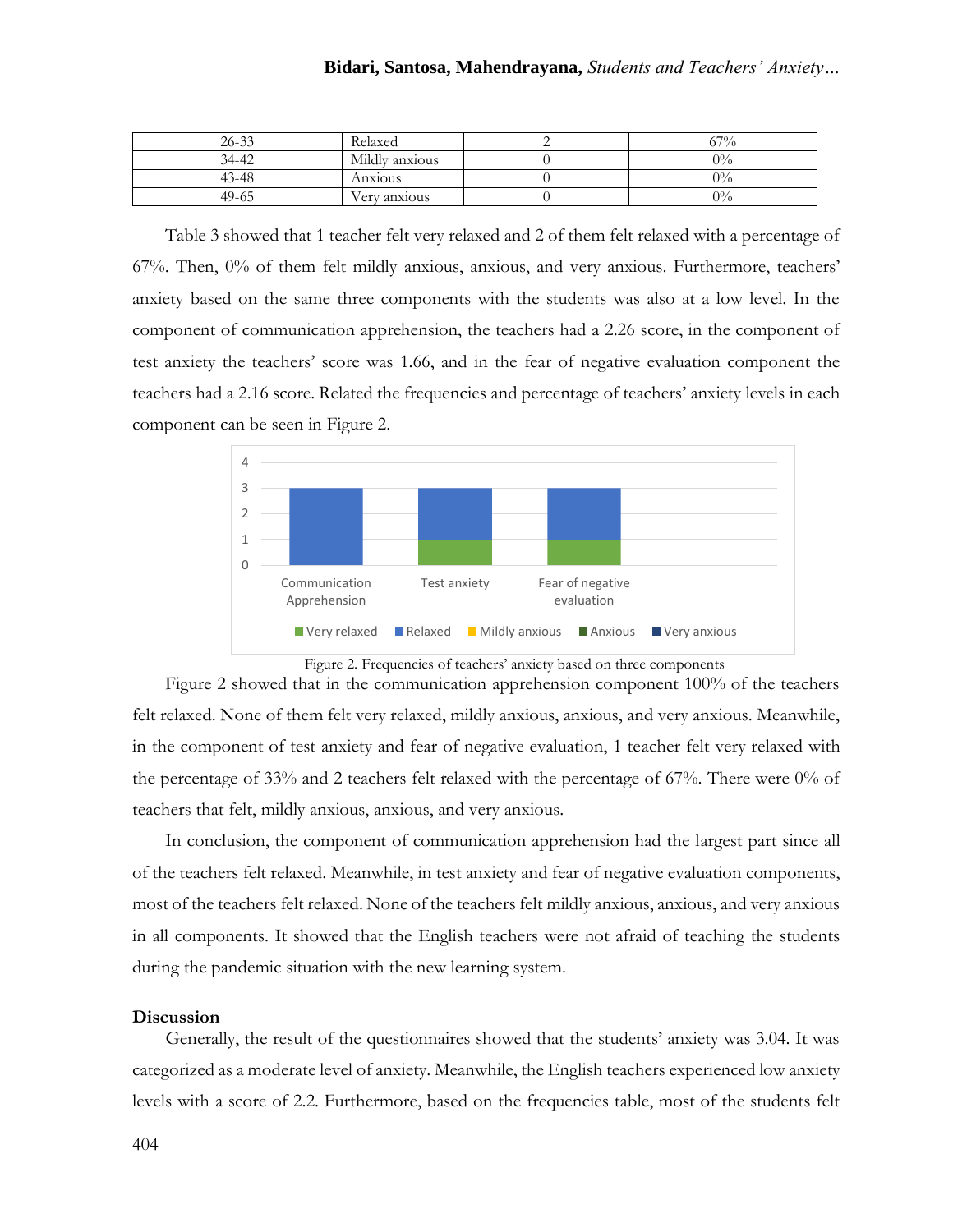mildly anxious while the teachers mostly felt very relaxed. It meant that most of the students were not anxious, but also did not really enjoy learning English during the COVID-19 situation with the emergency remote teaching system. Meanwhile, the teachers enjoyed teaching English during the pandemic. Alnahidh and Altalhab (2020) also found the students' anxiety was at a moderate level with a score of 3.12. In general, students' anxiety score was 3.32 and it was categorized as moderate level (Neman and Ganap, 2018). Kobul and Saraçoğlu (2020) revealed that the in-service teachers had a low level of anxiety with a score of 2.42.

Furthermore, the students and teachers' anxiety were analyzed based on the three components. In the communication apprehension component, the study found that the students had a moderate anxiety level with a score of 3.06. The frequencies also showed that most of the students felt mildly anxious. Neman and Ganap (2018) revealed the students' anxiety in communication apprehension was at the moderate level, with a mean score of 3.17. The teachers had a 2.26 score in this component that can be categorized as low anxiety level. Kobul and Saraçoğlu (2020) discovered the EFL teachers' anxiety level in the low level with the score of 2.42. It meant that the teachers had no problem in communicating during the emergency remote teaching. Meanwhile, the students still had problems and felt anxious in communicating using English during the emergency remote teaching.

In the component of test anxiety, the anxiety of the students was 3.008 and it was also categorized as a moderate level of anxiety. The percentage of the students' anxiety also showed that mostly they felt mildly anxious in this component. It showed that the students were not afraid but also did not really enjoy taking an English test. Students' test anxiety level was in the moderate level with a score of 3.07 (Neman and Ganap, 2018). Gerencheal and Mishra (2019) also found that students' anxiety in this component was 3.47 and categorized as low level of anxiety. Meanwhile, based on the percentage, most of the teachers felt relaxed and the score of the teachers' anxiety was 1.66. It can be categorized as a low anxiety level. It showed that the teachers were not anxious about being tested in teaching English. Aydın and Uştuk (2020) also found the teachers' anxiety was at a low level.

Fear of negative evaluation was the last component that also discovered students' anxiety was in the moderate level (3.008). The frequencies also revealed that most of the students felt mildly anxious in this component. Gerencheal and Mishra (2019) also found that students' anxiety was 3.5 and it was categorized as moderate level. Students' anxiety in the component of fear of negative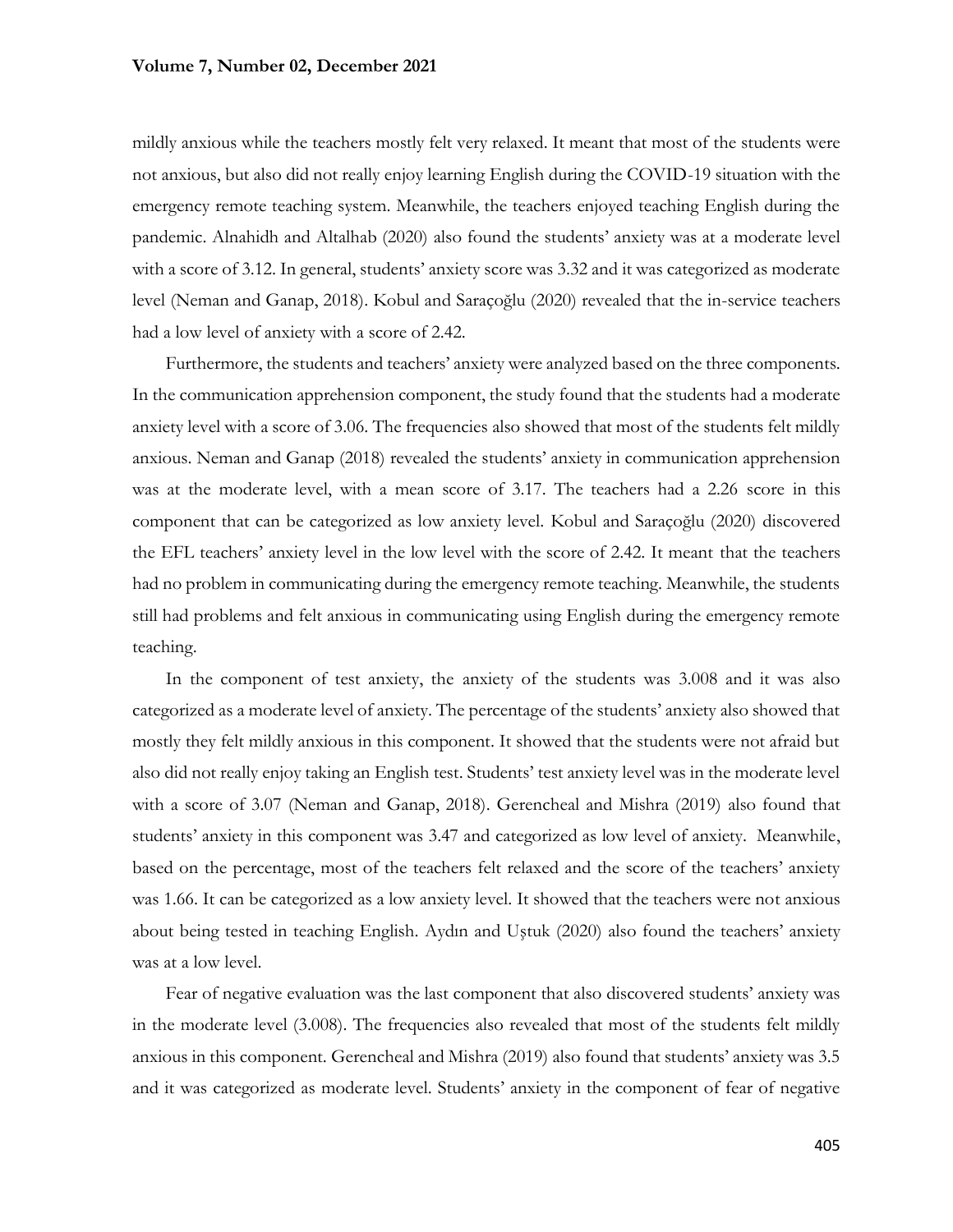evaluation was scored and 3.25 and it indicated a moderate level of anxiety (Neman and Ganap, 2018). Meanwhile, the anxiety of the teachers was 2.16 which was categorized as a low level in this component. From the percentage, most of the teachers felt very relaxed. EFL teachers' anxiety was in the moderate level (Aydın and Uştuk, 2020; Kobul and Saraçoğlu, 2020). It indicated that the students were not anxious but also did not fully enjoy being evaluated negatively in learning English during the emergency remote teaching. While the teachers enjoyed and did not have problems of being judged negatively by other people in teaching English during the COVID-19 pandemic with the new learning system, named emergency remote teaching.

### **E. CONCLUSION**

Students' anxiety level in general and also in each component was in the moderate level. It also can be seen from the frequencies and percentages of the students in general and in each component that showed the students mostly felt mildly anxious. It was different from the teachers that had low level anxiety both in general and in each component. The frequencies and percentages also revealed that the teachers mostly felt relaxed in general and also in the three components. It indicated that the teachers' felt more relaxed than the students in the teaching and learning process during the emergency remote teaching. The teachers enjoyed teaching the students with the new teaching and learning system. Meanwhile, the students were not really afraid and did not enjoy learning English during the pandemic. The students' largest percentage in the mildly anxious level in the fear of negative evaluation component. Meanwhile, the teachers' largest percentage in the relaxed level was in the component of communication apprehension.

#### **REFERENCES**

- Ally, M. (2004). Theory and Practice of Online Learning. In T. Anderson & F. Elloumi (Eds.), *British Journal of Educational Technology* (Vol. 36). Creative Commons. https://doi.org/10.1111/j.1467-8535.2005.00445\_1.x
- Alnahidh, F., & Altalhab, S. (2020). The Level and Sources of Foreign Language Speaking Anxiety among Saudi EFL University Students. *Advances in Language and Literary Studies*, *11*(1), 55–64. https://doi.org/10.7575/aiac.alls.v.11n.1-p.55
- Audia, C. P., Ras, F., & Afrianto. (2019). An Analysis of Students' Speaking Anxiety : A Case Study of the First Year Students of English Study Program of Universitas Riau. *JOM FKIP*, *6*, 1–12. https://jom.unri.ac.id/index.php/JOMFKIP/article/download/25687/24884
- Aydın, S., & Uştuk, O. (2020). A Descriptive Study on Foreign Language Teaching Anxiety. *International Online Journal of Education and Teaching*, *7*(3), 860–878.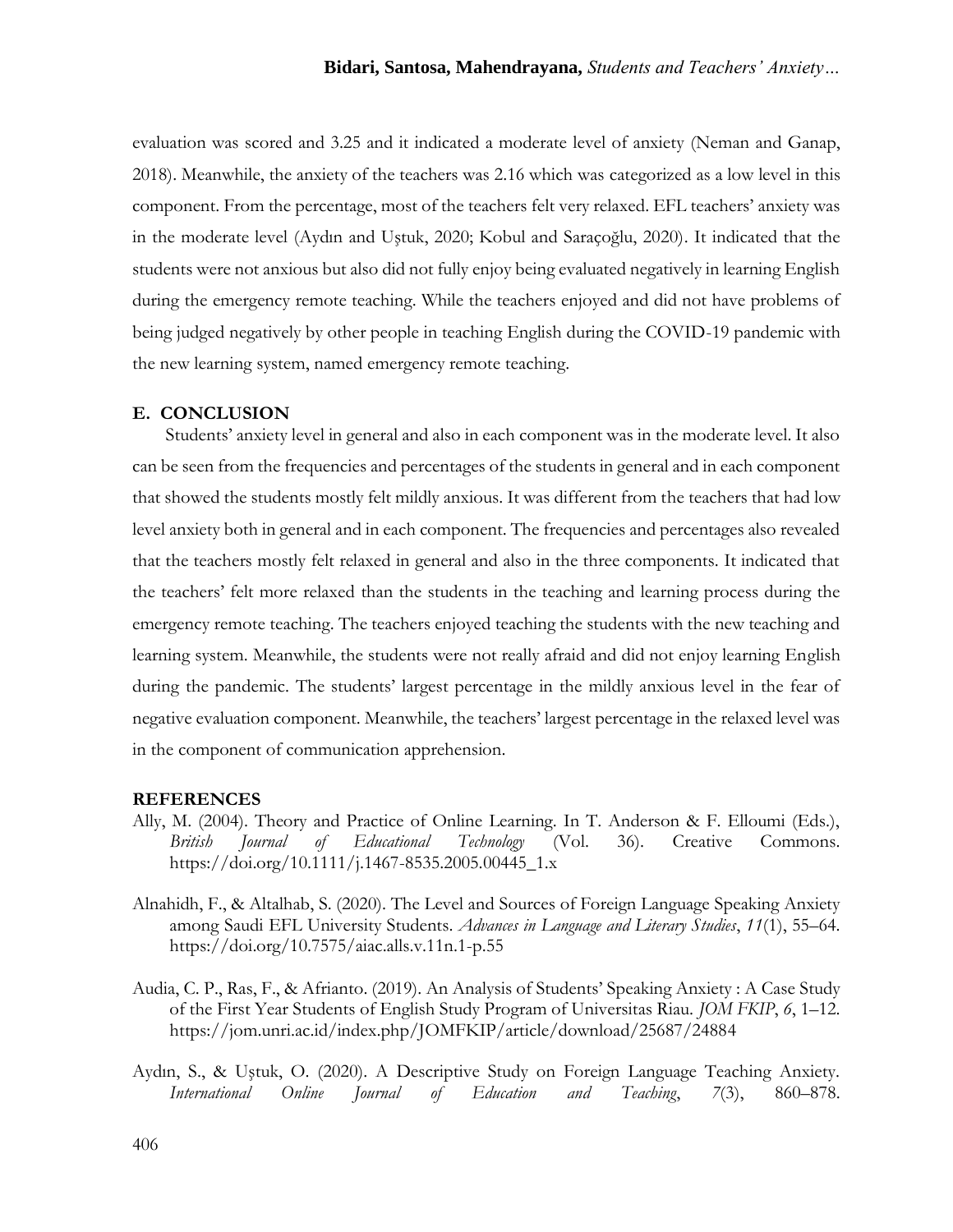https://iojet.org/index.php/IOJET/article/view/846

- Bersin, J. (2004). *The Blended Learning Book: Best Practices, Proven Methodologies, and Lessons Learned* (R. Taff (ed.)). Pfeiffer. https://cloudflareipfs.com/ipfs/bafykbzacecckgkans47ay3jpgl4fzxoqcluwvexf4j7apqxpldsqaxcqpgzba?filenam e=Josh Bersin - The Blended Learning Book\_ Best Practices%2C Proven Methodologies%2C and Lessons Learned %282004%29.pdf
- Creswell, J. W. (2012). *Educational research: Planning, Conducting, and Evaluating Quantitative and Qualitative Research* (A. P. Smith, C. Robb, & M. Buchholtz (eds.); 4th ed.). Pearson.
- Gerencheal, B., & Mishra, D. (2019). Foreign Language Anxiety among Ethiopian University EFL Students. *International Journal of Innovative Technology and Exploring*, *8*(7C), 43–48. https://files.eric.ed.gov/fulltext/ED596148.pdf
- Ghirardini, B. (2011). E-learning Methodologies: A Guide for Designing and Developing E-Learning Courses. In *Food and Agriculture Organization of the United Nations (FAO)*. Food and Agriculture Organization of the United Nations. https://doi.org/I2516E/1/11.11
- Guncic, A. (2017). The Anxiety Workbook: A 7-Week Plan to Overcome Anxiety, Stop Worrying, and End Panic. In *Althea Press*. http://euv58c8uo1.pdfcloud.org/dl2.php?id=184738002&h=75fa7c272f183edfefb0cbb55d e30dbc&u=cache&ext=pdf&n=The anxiety workbook a 7-week plan to overcome anxiety stop worrying and end panic
- Horwitz, E. K., Horwitz, M. B., & Cope, J. (1986). Foreign Language Classroom Anxiety. *The Modern Language Journal*, *70*, 125–132. https://doi.org/10.1111/j.1540-4781.1986.tb05256.x
- Kaisar, M. T., & Chowdhury, S. Y. (2020). Foreign Language Virtual Classroom: Anxiety Creator or Healer? *English Language Teaching*, *13*, 130–139. https://doi.org/10.5539/elt.v13n11p130
- Kobul, M. K., & Saraçoğlu, İ. N. (2020). Foreign Language Teaching Anxiety of Non-Native Pre-Service and In-Service EFL Teachers. *Journal of History Culture and Art Research*, *9*(3), 350–365. https://doi.org/10.7596/taksad.v8i4.2316
- Mayer, D. P. (2008). Overcoming School Anxiety: How to Help Your Child Deal with Separation, Tests, Homework, Bullies, Math Phobia, and Other Worries. In *AMACOM*. American Management Association.
- Neman, M. I. E., & Ganap, N. L. (2018). Student Anxiety in Learning English as a Foreign Language (EFL). *TEFLIN International Conference*, *July*, 68–73. https://ojs.unm.ac.id/teflin65/article/download/68-73/4221
- Nishanthi, R. (2018). The Importance of Learning English in Today World. *International Journal of Trend in Scientific Research and Development*, *3*(1), 871–874. https://doi.org/10.31142/ijtsrd19061

Octaberlina, L. R., & Muslimin, A. I. (2020). EFL Students Perspective towards Online Learning